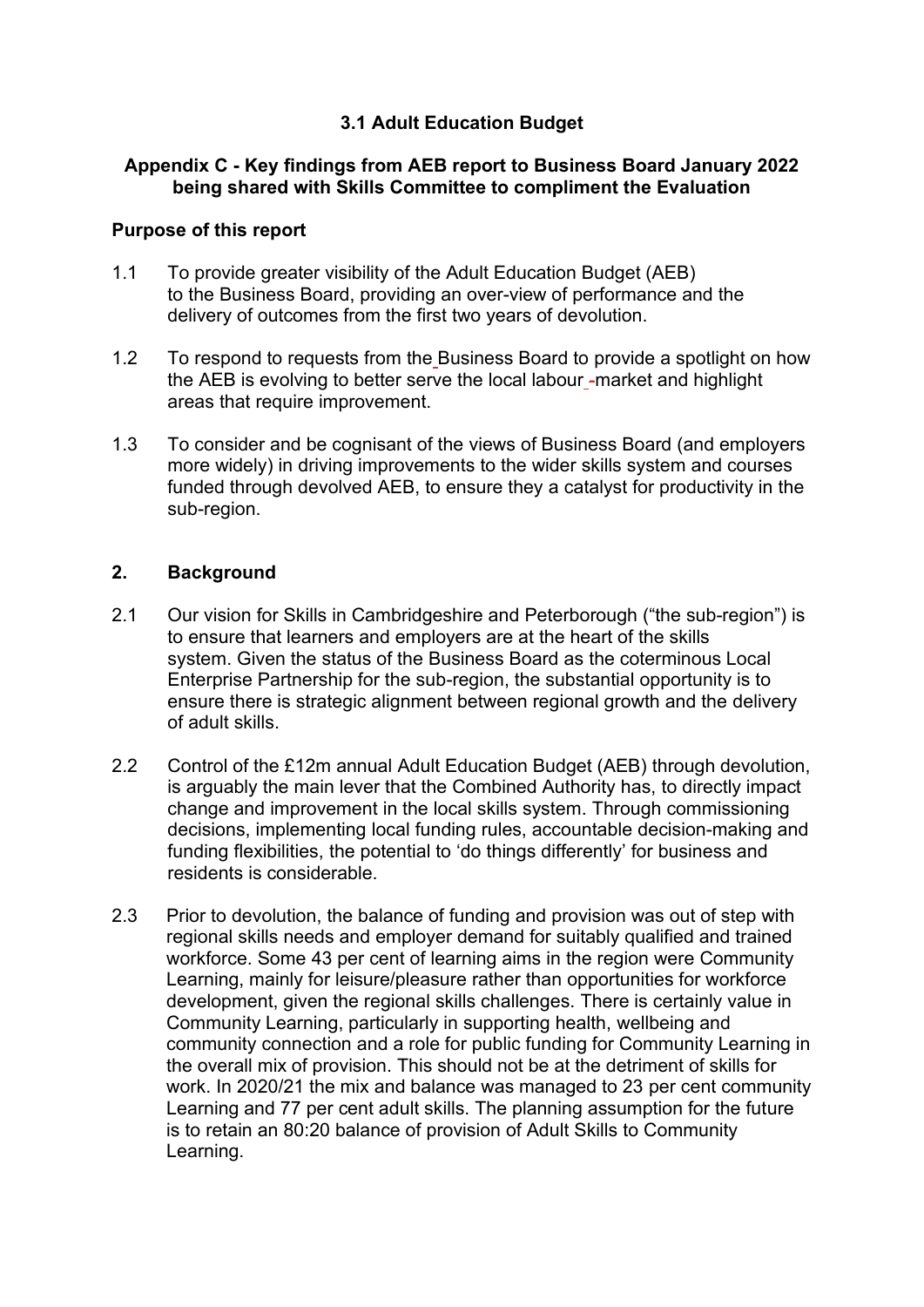- 2.4 The Combined Authority commissions courses from 17 education and training providers, including Colleges, Adult Learning Institutes and Training Providers, with £11m contracted from a £12m budget. Funding Allocations to providers are published on the Combined Authority Website.
- 2.5 Over the first two years of devolution, a considerable package of funding flexibilities and enhancements have been implemented, deviating from the national funding system and providing greater access to fully funded adult skills programmes, including:
	- Fully funding first level 2 courses for all ages
	- Fully funding English for Speakers of Other Languages (and flexibility to pilot delivery of ESOL in the workplace)
	- Fully funding first level 3 courses for all ages and second Level 3 in priority sectors (and for the unemployed looking to reskill)
	- Piloting a level 4 and 5 course offer for the low-waged
	- Lifting the threshold for low-waged to £20,000 (nationally it is £17,374)
	- Providing a bursary for Care Leavers aged 19-22 to continue in education
	- Providing a four per cent funding uplift for learners from the 20 per cent most deprived localities across the sub-region
	- Providing a 10 per cent funding uplift for 19–24-year-olds, to provide greater support for young people to progress to employment or Higher Education
	- Allowing funding to be used for purchasing digital devices during the pandemic to tackle digital exclusion.
- 2.6 Access to AEB funded courses by employers are through the Growth Works for Skills brokerage service or directly through college and provider employer engagement teams. The full range of available courses is regularly updated on the Growth Works web-site.
- 2.7 An Independent Evaluation of the first year of devolved AEB in 2019/20 was undertaken by Cambridgeshire Insights and is published on the Combined Authority website. An Independent Evaluation of the second year of devolved AEB, will be published in February 2022.

## 2.8 **National Context – Local Skills Improvement Plans**

The Skills and Post-16 Education Bill is at report stage, progressing through parliament. It makes provision to implement policies set out in the Government's Skills for Jobs white paper, published in January 2021. Key aims include improving employers' involvement in planning for local training provision and enabling flexible access to further education and training for adults irrespective of age. Mayoral Combined Authorities (MCAs) will continue their role in commissioning of AEB and setting the wider strategy for skills in their area.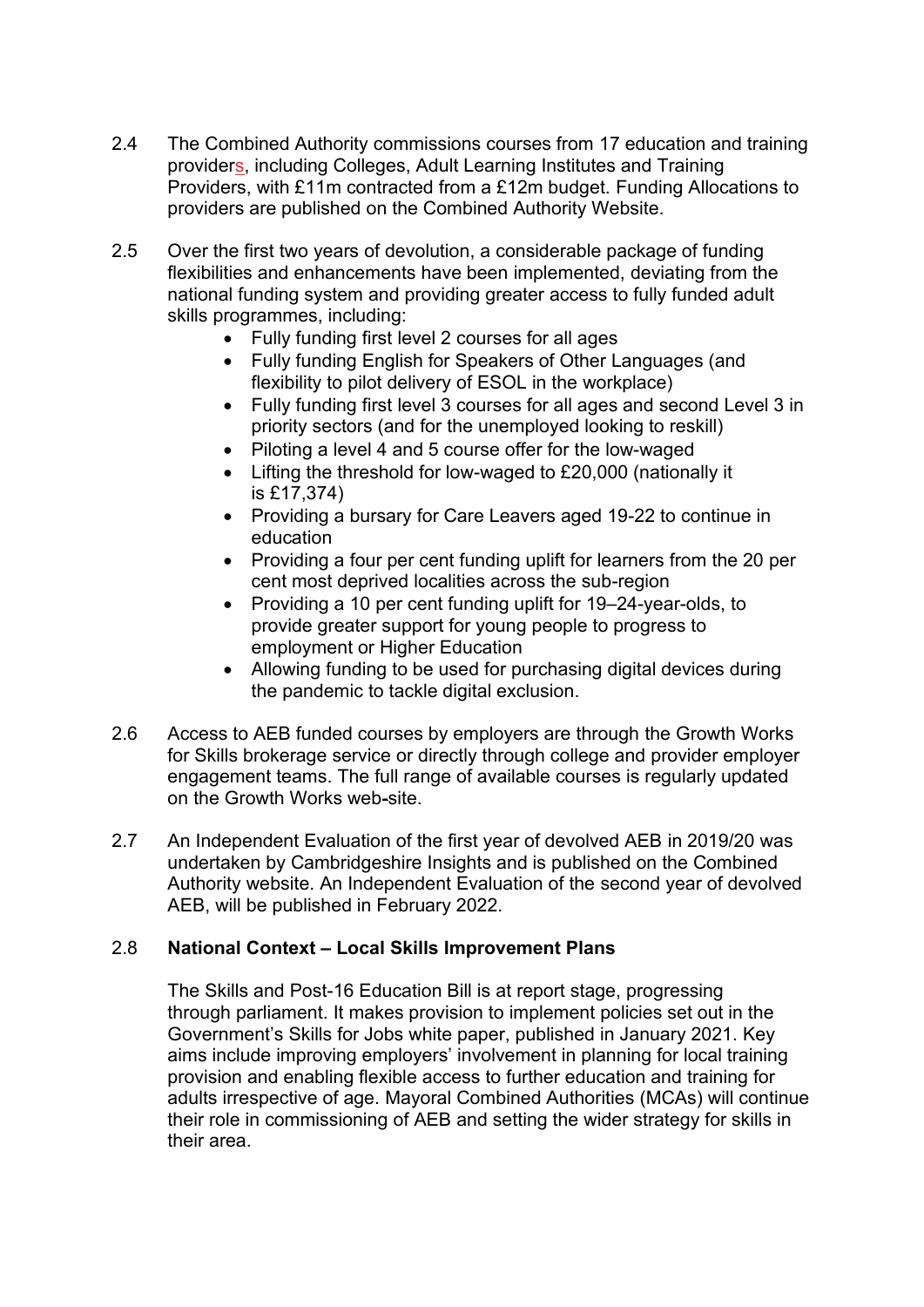2.9 Employer Representative Bodies (ERBs) such as Chambers of Commerce will lead the production of Local Skills Improvement Plans (LSIPs) for a given geography, working with appropriate stakeholders including MCAs. In the new system, LSIPs will articulate employer demand for skills and areas for investment. Colleges will be required to deliver the priorities set out in the LSIP and be judged by Ofsted on their effectiveness in meeting local skills needs. College governors will have to ensure their institution is addressing local skills need. In this sub-region, to ensure effective LSIP delivery, it is suggested that an enhanced Employment and Skills Board would be wellplaced to take on the LSIP role with the sponsorship of ERBs.

# **3. Local Skills Context**

Skills levels within local areas are reported through the Office for National Statistics (ONS) Annual Population Survey Data. Taking an average over three years, the qualification levels of employed 16–64-year-olds in the subregion are similar to England. A slightly lower proportion of the subregion have no qualifications, than England and a slightly higher portion are qualified up to level 2 and level 4+ specifically as shown in Table A below:



**Table A Source:** ONS Annual Population Survey

The headline performance of the region masks skills deprivation in Peterborough and Fenland. Therefore, the AEB programme has directed funding to these areas, with 52 per cent of learning aims delivered to Peterborough and Fenland residents and plans to increase participation in the North of the sub-region further. For context, ONS 2020 data shows:

- In Peterborough, of the working-age population: 7.8 per cent of residents have no qualifications compared to 6.4 per cent nationally. This equates to approx. 10,000 people.
- 50.8 per cent are qualified to level 3 compared to 61.3 per cent nationally.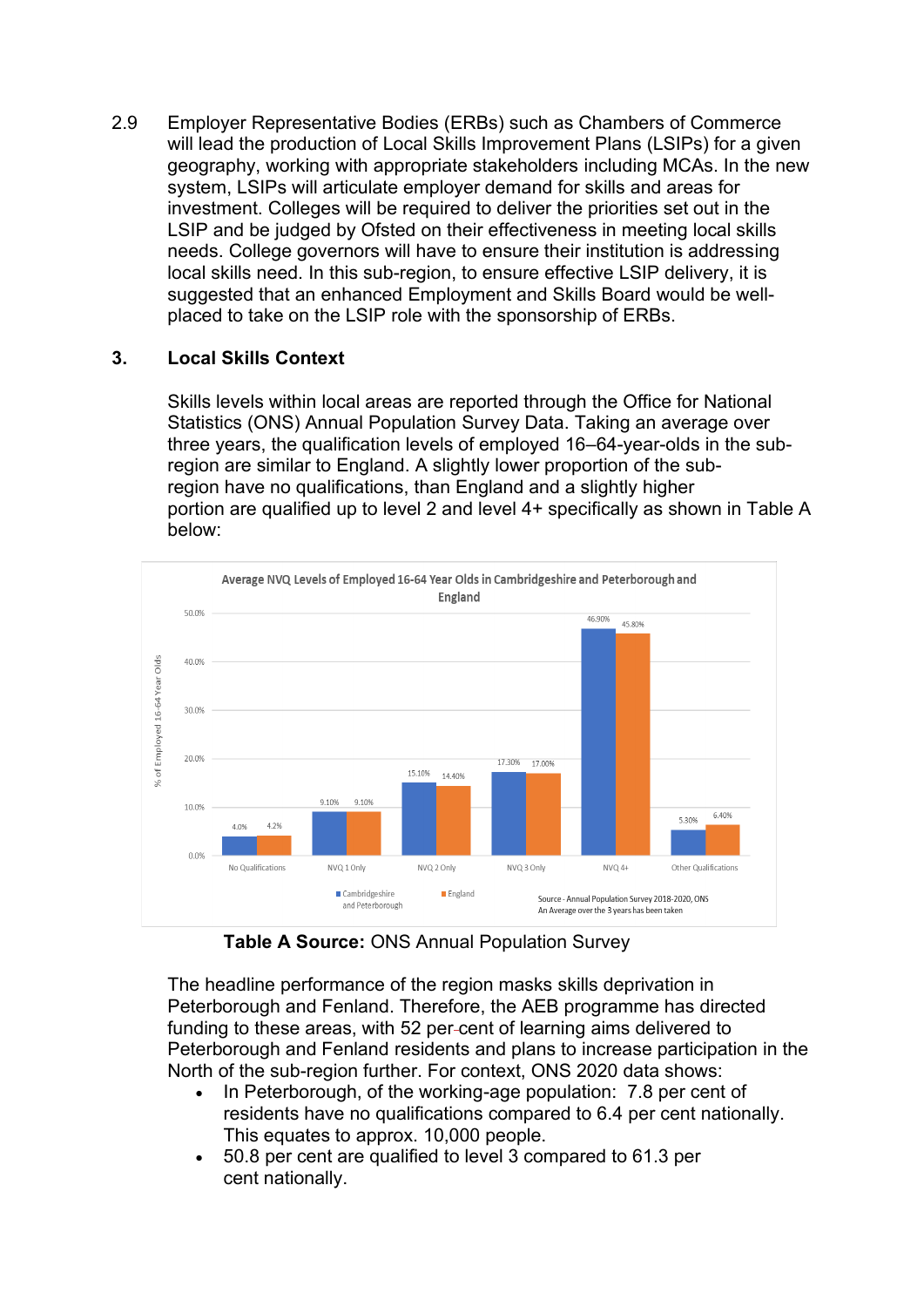- In Fenland, of the working-age population: 56.5 per cent are qualified to level 3 compared to 61.3 per cent nationally
- 28 per cent are qualified for level 4 compared to 43.1 per cent nationally

## **4. Headline Performance in 2019/20 and 2020/21**

- 4.1 Table B below shows the participation of residents from the sub-region, who enrolled onto AEB funded courses since devolution and their employment status. In 2019/20, 51 per cent of learners were employed. In 2020/21, this dropped to 46 per cent, mainly due to the pandemic, with a corresponding increase in unemployed.
- 4.2 This equated to an investment of £3.08m in 2019/20 and £2.71m in 2020/21 on employed status learners. The data presented through-out this report, shows self-reported employment status by a learner at the point of enrolment

|                                         | 2019/20                                                                                                                    | 2020/21 (Active Enrolments Only) |                           |                           |
|-----------------------------------------|----------------------------------------------------------------------------------------------------------------------------|----------------------------------|---------------------------|---------------------------|
| <b>TABLE B: Status</b><br>of Learners   | <b>Number of Learners</b>                                                                                                  | % of<br>Learners                 | <b>Number of Learners</b> | $%$ of<br><b>Learners</b> |
| Employed                                | 4,277                                                                                                                      | 51%                              | 4,192                     | 46%                       |
| Unemployed                              | 2,332                                                                                                                      | 28%                              | 3,051                     | 34%                       |
| Unemployed<br>, Not Looking<br>for Work | 1,017                                                                                                                      | 12%                              | 1,429                     | 16%                       |
| Not<br>Collected                        | 998                                                                                                                        | 12%                              | 593                       | 7%                        |
| Total                                   | 8,421                                                                                                                      | 100%                             | 9,030                     | 100%                      |
|                                         | As learners can appear against multiple categories, a sum of the categories will not result in the overall total number of |                                  |                           |                           |

learners

TABLE B: Source – Individualised Learner Record 2019/20 (R14) and 2020/21 (R14), Education and Skills Funding Agency

4.3 Looking more deeply at employed learners, the levels at which they are studying can be seen in Table C below: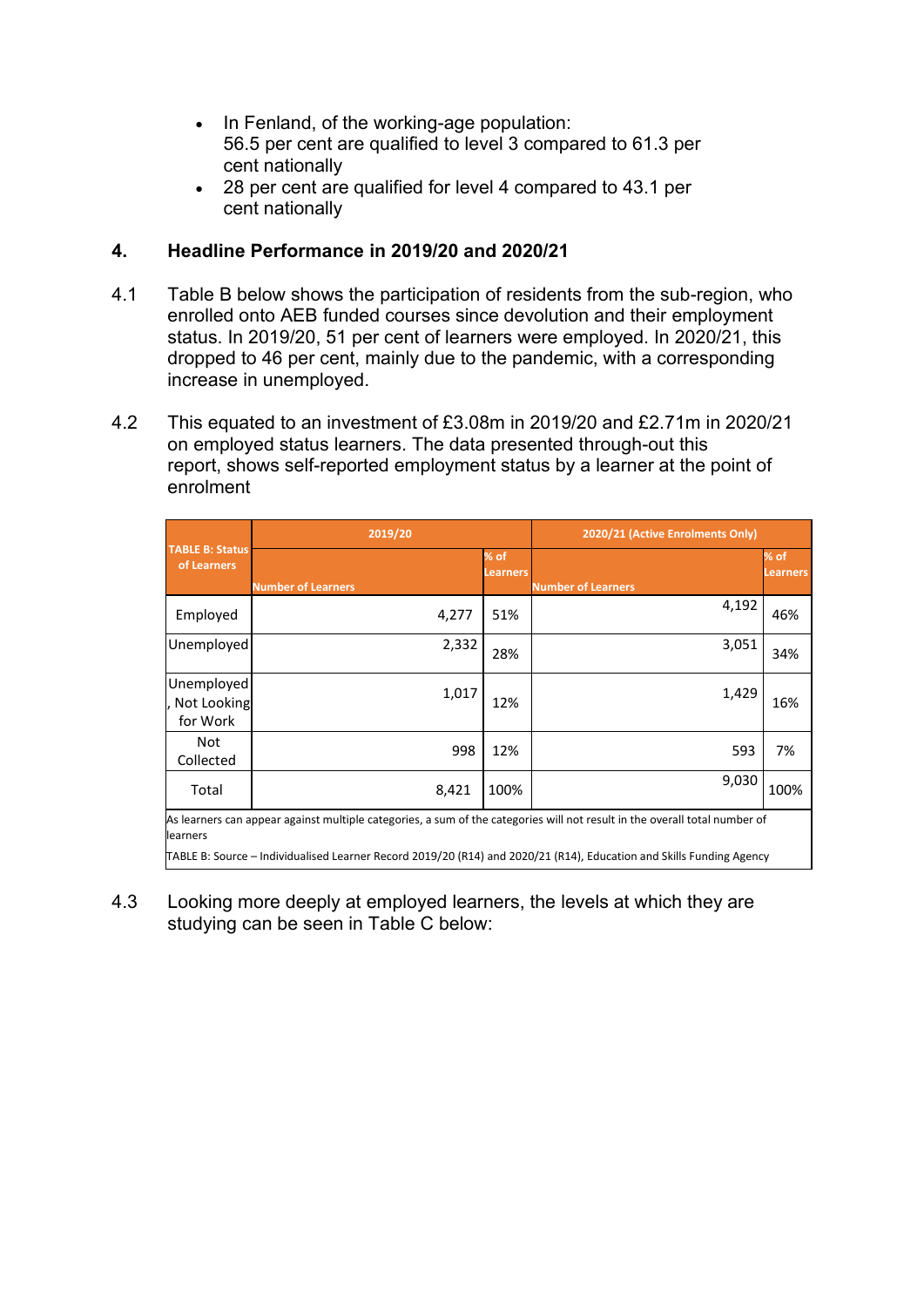

In both 2019/20 and 2020/21 level 2 courses made up most enrolments taken by employed learners. Compared to 2019/20 a lower proportion of enrolments were at an entry level, and at level 1. There is anecdotal evidence that during the pandemic, lower skilled individuals were least likely to enrol onto courses, particularly when they were delivered online.

4.4 In respect of level 3, the Combined Authority's objective is to double enrolments every year for the next five years, to provide progression for residents having completed level 2, upskilling or returning to work. Labour market data shows buoyant vacancies for 'technician/specialist' level jobs at level 3. The aim is to increase this from two per cent of enrolments in 2020/21 to ten per cent over the next five years, with a specific focus on Peterborough and Fenland.

| <b>Tier 1 Subject Sector</b>               | <b>Proportion of Enrolments Taken by Employed</b><br><b>Learners</b> | <b>Change</b><br>between |                   |
|--------------------------------------------|----------------------------------------------------------------------|--------------------------|-------------------|
|                                            | 2019/20                                                              | 2020/21                  | <b>Years</b>      |
| Preparation for Life and<br>Work           | 52%                                                                  | 42%                      | Jz                |
| Health, Public Services and<br>Care        | 28%                                                                  | 30%                      | 个                 |
| Business Administration and<br><b>L</b> aw | 4%                                                                   | 6%                       | 个                 |
| Science and Mathematics                    | 3%                                                                   | 3%                       | $\leftrightarrow$ |
| Arts, Media and Publishing                 | 3%                                                                   | 2%                       | J                 |
| Languages, Literature and<br>lCulture      | 2%                                                                   | 2%                       | $\leftrightarrow$ |
| <b>Retail and Commercial</b><br>Enterprise | 2%                                                                   | 1%                       | J                 |

4.5 Table D below shows the subject sectors that are being studied by employed learners on AEB funded courses: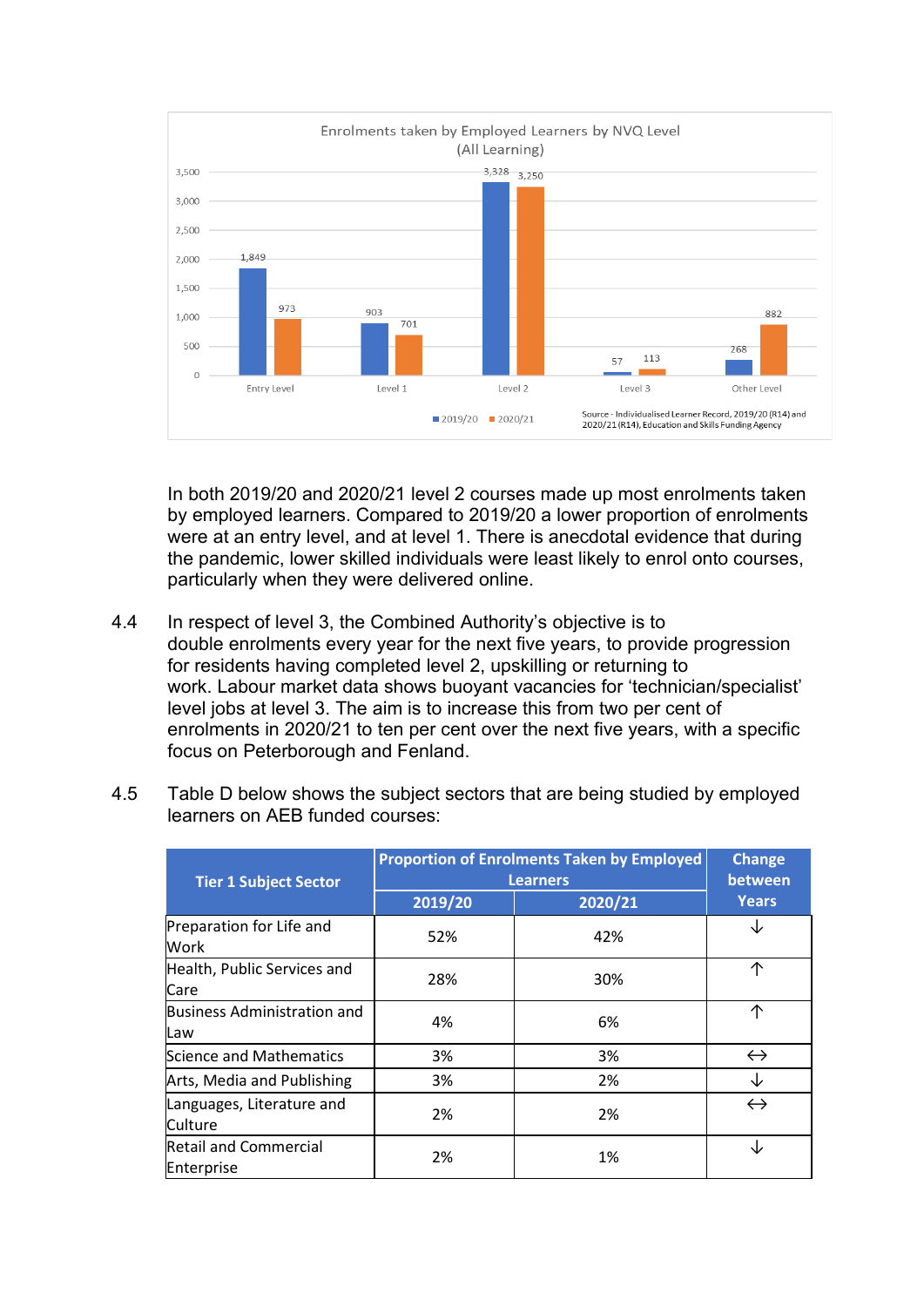| Information and<br>Communication Technology            | 2% | 6% | ᠰ                 |
|--------------------------------------------------------|----|----|-------------------|
| Agriculture, Horticulture and<br><b>Animal Care</b>    | 2% | 2% | $\leftrightarrow$ |
| <b>Education and Training</b>                          | 1% | 2% | 个                 |
| Engineering and<br>Manufacturing Technologies          | 1% | 1% | $\leftrightarrow$ |
| Construction, Planning and<br><b>Built Environment</b> | 1% | 1% | $\leftrightarrow$ |
| Leisure, Travel and Tourism                            | 0% | 1% | 个                 |
| Social Sciences                                        | 0% | 0% | $\leftrightarrow$ |
| History, Philosophy and<br>Theology                    | 0% | 0% | $\leftrightarrow$ |

Source – Individualised Learner Record 2019/20 (R14) and 2020/21 (R14), Education and Skills Funding Agency

Preparation for life and work subject sector, also includes basic skills: English and English for Speakers of Other Languages (ESOL). TABLE D highlights some of the gaps and concerns with the mix of provision, currently available for adults. Of particular concern are the low numbers of enrolments in engineering

and manufacturing technologies, science, mathematics, and construction.

#### 4.6 Table E maps the Combined Authority's growth and priority sectors for employed status learners. It highlights areas for further investigation:

- Are growth sector employers, who account for approx. 20 per cent of all employment in the sub-region, accessing AEB funded courses to upskill their workforce?
- Is the low proportion of enrolments in growth sectors reflective of the skills required by these sectors, being degree level or above?
- Is there a mismatch between the courses being offered by AEB providers and growth sector employer needs?

|                                                   | 2019/20                          |                                                     | 2020/21                          |                                                         |
|---------------------------------------------------|----------------------------------|-----------------------------------------------------|----------------------------------|---------------------------------------------------------|
|                                                   | % of Employed<br><b>Learners</b> | % of Enrolments<br>Taken by<br>Employed<br>Learners | % of Employed<br><b>Learners</b> | % of Enrolments<br><b>Taken by Employed</b><br>Learners |
| <b>Growth Sector</b>                              |                                  |                                                     |                                  |                                                         |
| Life Sciences                                     | 1%                               | 0%                                                  | 1%                               | 0%                                                      |
| Digital and AI                                    | 1%                               | 1%                                                  | 1%                               | 1%                                                      |
| Agritech                                          | 2%                               | 1%                                                  | 3%                               | 2%                                                      |
| Advanced<br>Manufacturing and<br><b>Materials</b> | 1%                               | 1%                                                  | 1%                               | 1%                                                      |
| <b>Total Growth Sectors</b>                       | 4%                               | 3%                                                  | 4%                               | 3%                                                      |
| <b>Priority Sectors</b>                           |                                  |                                                     |                                  |                                                         |
| <b>Hospitality and Leisure</b>                    | 1%                               | 1%                                                  | 2%                               | 1%                                                      |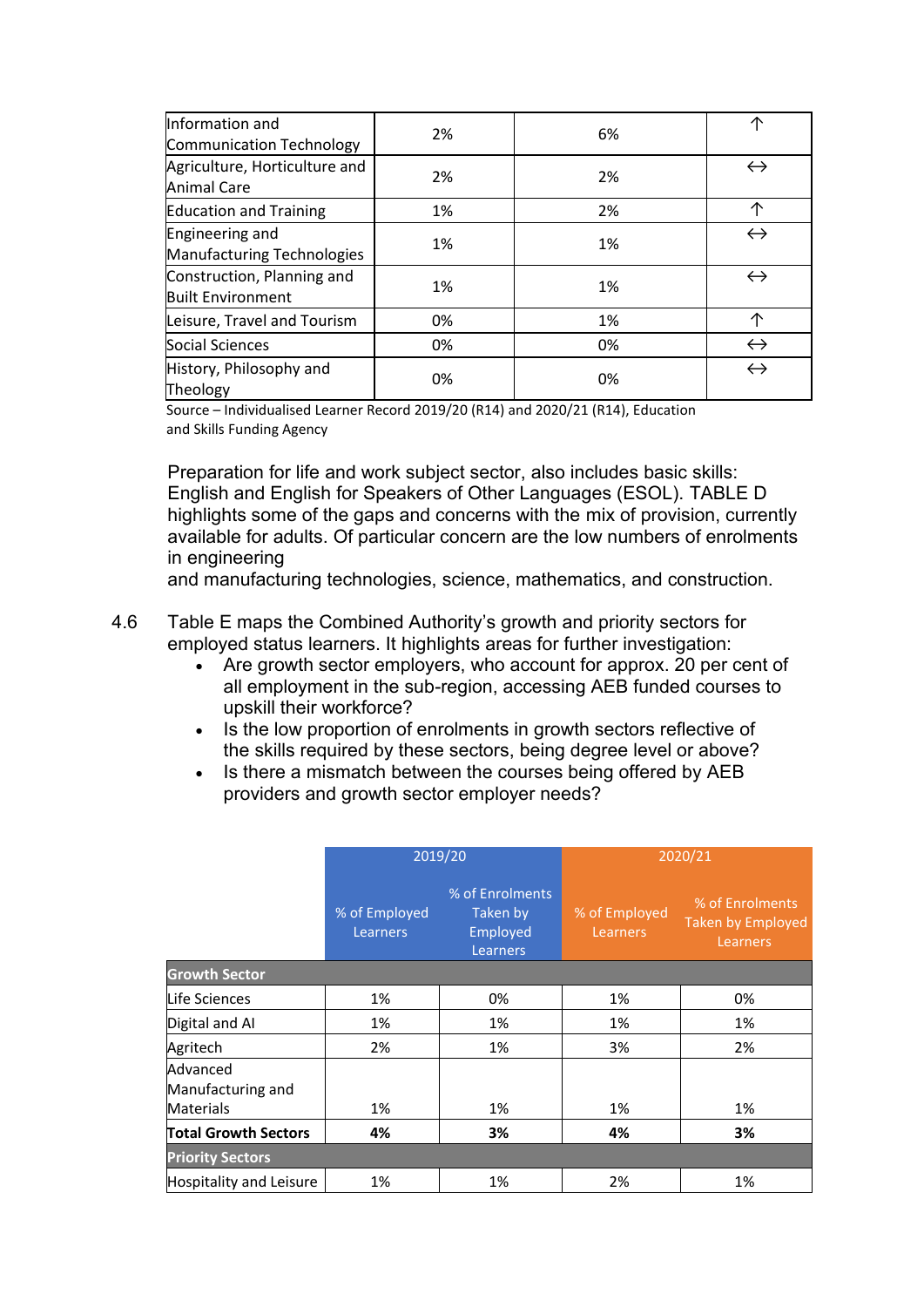| <b>Total Priority Sectors</b> | 43% | 32% | 44% | 35% |
|-------------------------------|-----|-----|-----|-----|
| Manufacturing                 | 2%  | 1%  | 1%  | 1%  |
| Transport and Wider           |     |     |     |     |
| Construction                  | 1%  | 1%  | 1%  | 1%  |
| Education                     | 2%  | 1%  | 3%  | 2%  |
| Health and Care               | 37% | 27% | 38% | 30% |

Both Learners and Enrolments can appear across multiple categories of Growth and Priority Sectors, therefore % will not necessarily sum to the total for either set of sectors

Source - Individualised Learner Record 2019/20 (R14) and 2020/21 (R14), Education and Skills Funding Agency

The new Employment and Skills Strategy will identify the skills components from the individual growth sector strategies that Business Board has approved. The new round of commissioning and procurement of new training providers was approved at the November meeting of the Combined Authority Board and will increase the focus on growth and priority sectors.

4.7 Regarding, basic skills, a recent Institute of Learning and Work report highlighted there are nine million working-age adults with low literacy or numeracy and five million have low skills in both. Most of these adults are employed. Table E shows the take-up of basic skills qualifications and the higher number of ESOL enrolments for employed learners. The flexibility for fully funding ESOL in the sub-region has helped to keep enrolments steady during the pandemic. Basic skills for adults are fully funded including the Essential Digital Skills qualification. Take-up of the Essential Digital Skills qualification has been low, with further activity to promote being planned.

| <b>TABLE</b>                                                             | 2019/20                                       |                                                                             | 2020/21                                       |                                                                             |
|--------------------------------------------------------------------------|-----------------------------------------------|-----------------------------------------------------------------------------|-----------------------------------------------|-----------------------------------------------------------------------------|
| <b>E: Basic</b><br><b>Skills</b><br><b>Category</b>                      | % of Employed<br><b>Adult Skills Learners</b> | % of Adult Skills<br><b>Enrolments taken by</b><br><b>Employed Learners</b> | % of Employed<br><b>Adult Skills Learners</b> | % of Adult Skills<br><b>Enrolments taken by</b><br><b>Employed Learners</b> |
| Literacy                                                                 | 22%                                           | 16%                                                                         | 16%                                           | 13%                                                                         |
| Numeracy                                                                 | 17%                                           | 12%                                                                         | 15%                                           | 12%                                                                         |
| Digital*                                                                 | N/A                                           | N/A                                                                         | 0%                                            | 0%                                                                          |
| <b>ESOL</b>                                                              | 12%                                           | 16%                                                                         | 11%                                           | 17%                                                                         |
| <b>Total Basic</b><br><b>Skills</b>                                      | 41%                                           | 44%                                                                         | 36%                                           | 43%                                                                         |
| <b>Non-Basic</b><br><b>Skills</b>                                        | 67%                                           | 56%                                                                         | 67%                                           | 57%                                                                         |
| * The Digital Basic Skills Category was not introduced until the 2020/21 |                                               |                                                                             |                                               |                                                                             |

\* The Digital Basic Skills Category was not introduced until the 2020/21

As learners can appear against multiple categories, the % of learner figures will not add up to 100%

Source – Individualised Learner Record 2019/20 (R14) and 2020/21 (R14), Education and Skills Funding Agency

### **5. Outcomes and Destinations**

5.1 Table F below shows in 2019/20, 75 per cent of employed learners achieved their learning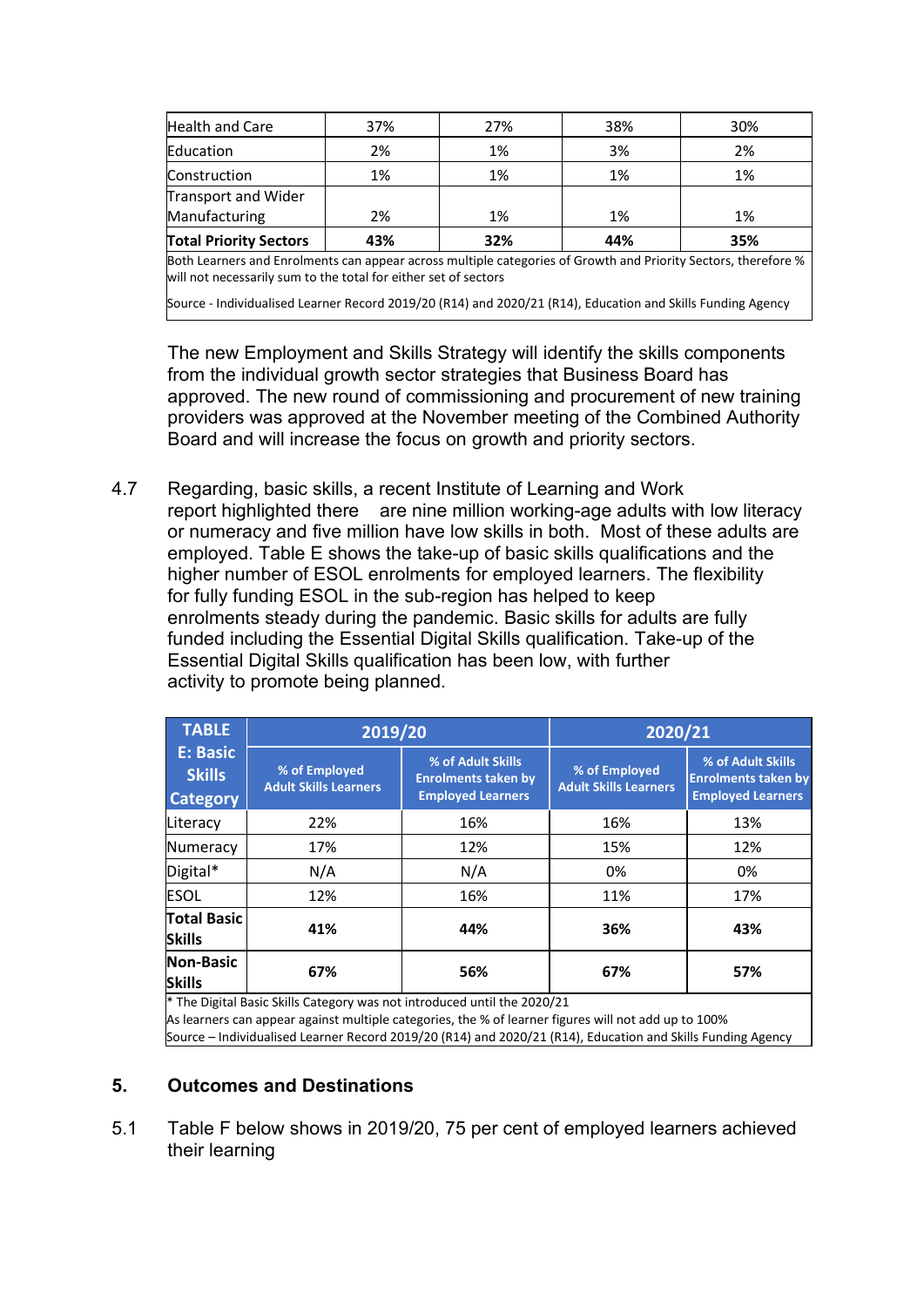aims and this dropped slightly to 74 per cent in 2020/21. In 2020/21 a lower proportion of enrolments resulted in no achievement, or some form of withdrawal, break in learning or transfer to a new aim than in 2019/20.



#### 5.2 **Outcomes-Based Success Measures 2017/18 - Sustained Employment Destination**

The Department for Education (DfE) collects outcomes-based success measures (OBSM) of further education students. The latest data available is for those who completed their learning in the 2018/19 academic year and identifies their education and/or their

employment outcomes for the following year. While the specific definition of 'sustained' vary between different types of outcomes, generally it means that the outcome was active between the months of October and March of the following academic year.



Table F above shows a higher proportion of learners in the sub-region had a sustained employment destination compared to England: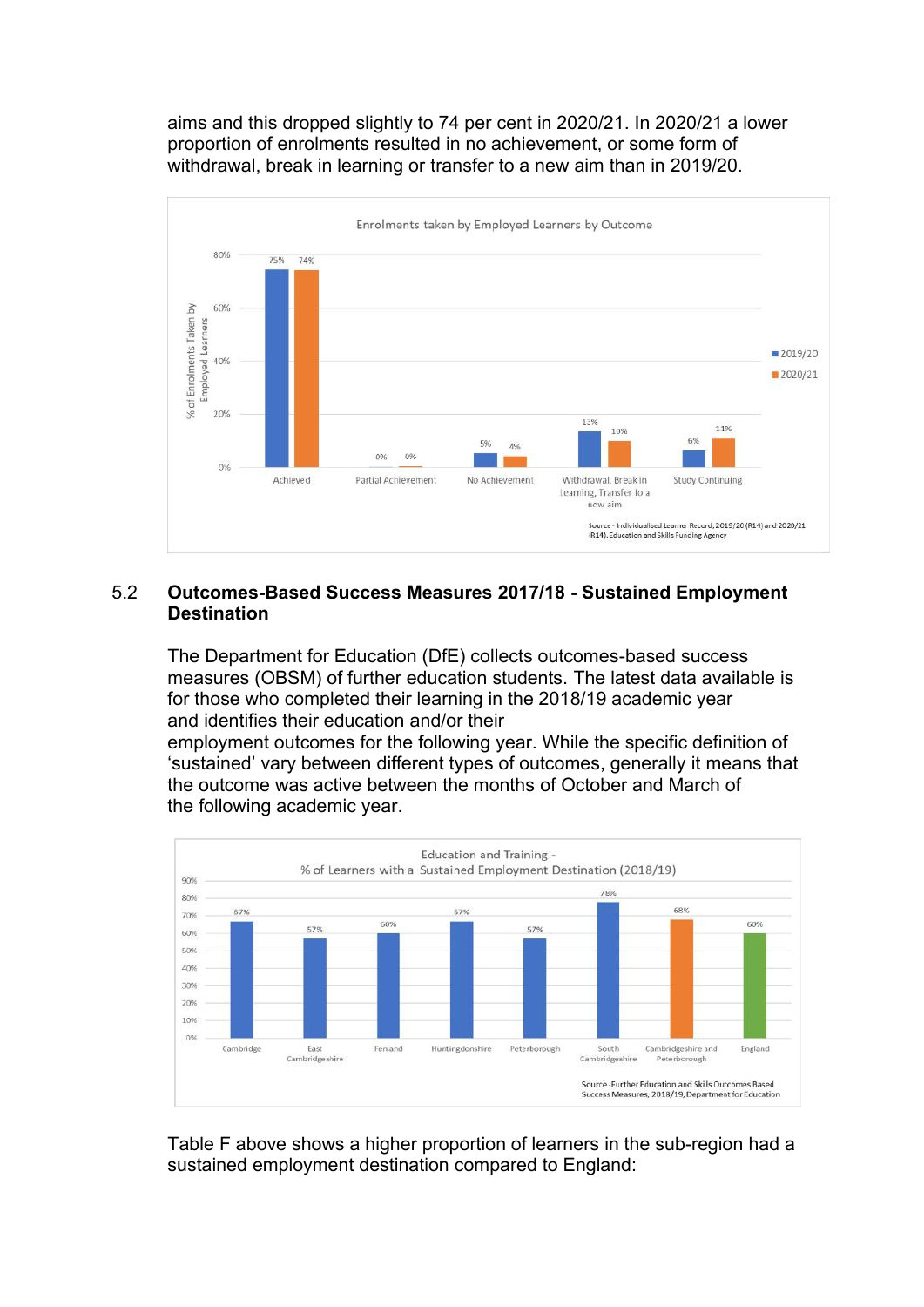In this sub-region, Peterborough and East Cambridgeshire fell below the England average

The local authority with the highest proportion of learners in a sustained employment destination was South Cambridgeshire and the only local authority which was above the sub-regional average.

5.3 Since devolution, the Combined Authority has requested all commissioned providers to record destinations for learners. This destination data is based on self-reported data collection by providers. Data collection methods will vary from provider to provider and does not necessarily represent a sustained destination that can be backed by additional data sources. A more accurate source of data on sustained destinations is the Outcomes Based Success Measures produced by the Department for Education on an annual basis in the above table F.

### 5.4 **CPCA Local Destination Data**

Table H below shows the number of learners with a recorded destinations and the category. As there is no published bench-marking data for destinations, it is difficult to make a comparative judgement about the data, but it provides an overall survey of destinations and can be analysed for individual providers. Work is underway to implement a consistent destination tracking system for the sub-region.

| <b>Destination Category</b>        | 2019/20 | 2020/21 |
|------------------------------------|---------|---------|
| Education                          | 1,012   | 899     |
| Employment                         | 3,058   | 2,890   |
| Gap Year                           |         |         |
| Not in Paid Employment             | 1,955   | 2,652   |
| Social Destinations                |         |         |
| <b>Voluntary Work</b>              | 50      | 63      |
| <b>Other</b>                       | 2,017   | 2,182   |
| <b>Total Learners with Outcome</b> | 7,340   | 8,053   |
| <b>Total Learners</b>              | 8,421   | 9,030   |

**Table G: Destinations Recorded for Learners who were funded by Cambridgeshire and Peterborough Combined Authority**

Individual learners can appear across multiple destinations. They have only been counted once for the totals

TABLE G Source - Individualised Learner Record, 2019/20 (R14) and 2020/21 (R14), Education and Skills Funding Agency

5.5 Table H below attempts to ascertain whether the destination secured by the learner is a direct association with CPCA funded learning, completed in 2020/21. This link was produced by looking at the completion dates of individual enrolments and identifying any destinations associated with that learner following the completion of that learning. Out of the 2,711 learners who had a destination of

Values marked as '-' have been supressed as they fall within the 0 - 10 range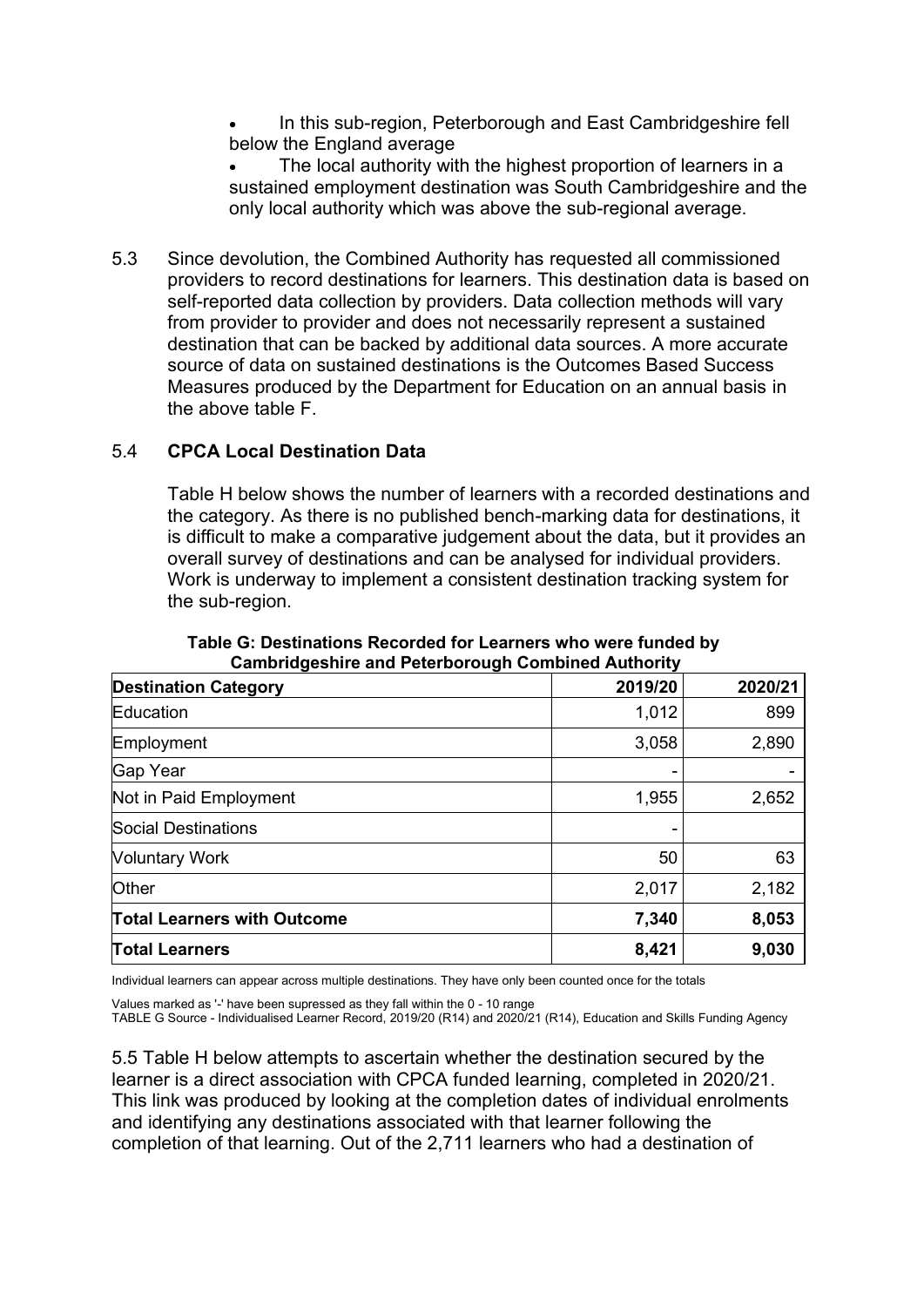'employed' recorded against them, 451 (17 per cent) were recorded as unemployed on their first day of learning.

| <b>TABLE H: Destination Category</b>          | <b>Number of Learners</b> |
|-----------------------------------------------|---------------------------|
| Education                                     | 746                       |
| Employment                                    | 2,711                     |
| Gap Year                                      |                           |
| Not in Paid Employment                        | 2,467                     |
| Social Destinations                           |                           |
| <b>Voluntary Work</b>                         | 51                        |
| <b>Other</b>                                  | 1,986                     |
| Total learners with an associated destination | 7,701                     |
| <b>Total Learners</b>                         | 9,030                     |

TABLE H: Destination Data associated with CPCA Funded Learning Completed in

2020/2. Source: Individualised Learner Record, 2019/20 (R14) and 2020/21 (R14), Education and Skills Funding Agency

Note: Individual learners can appear across multiple destinations. They have only been counted once for the total. Values marked as '-' have been supressed as they fall within the 1 - 10 range. 0 indicates 'true zero'

### **6. Next Steps**

6.1 This report has provided a baseline position for Business Board and greater visibility of AEB data that was not accessible pre-devolution. It has highlighted the performance during the first two formative years of devolution, outcomes being delivered and the operating context. It has identified gaps in sectoral coverage and take-up of level 3 courses. The Employment and Skills Strategy and Skills Action Plan will identify the specific interventions to improve employer-responsive skills provision.

6.2 Despite the challenge of the pandemic and national lock-downs, resulting in college closures, providers in the sub-region, still delivered a nine per cent increase in enrolments in 2020/21 compared to 2019/20. For future years, the Combined Authority Board has approved three-year plan-led funding for colleges. This will provide greater stability, partnership, and a lever for investment in growth and priority sectors.

6.3 Building capacity for delivery of training for green jobs, retrofit and carbon literacy among businesses and citizens is a key priority for investment. Proposals are being developed for implementation in 2022/23.

6.4 The Combined Authority Board has approved commissioning of independent training providers for a five-year contract period from 2022/23 to